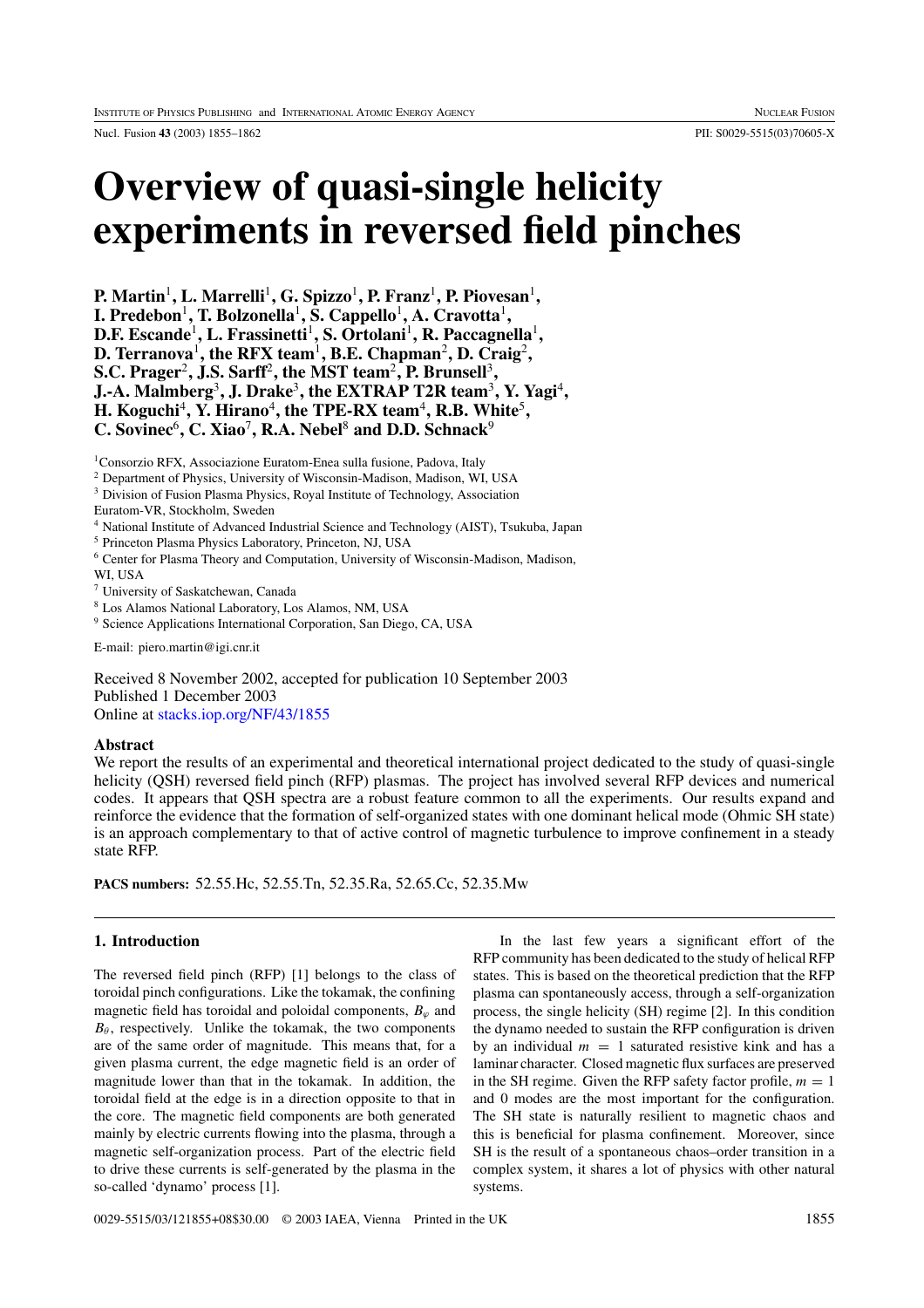#### P. Martin *et al*

The proposition that a RFP plasma could exist in a pure SH state was put forward in 1983, based on two-dimensional numerical simulations (see [3, 2] for a collection of references), where a stationary RFP state was found by forcing SH. Later, the existence of a bifurcation from the standard multi-mode (multiple helicity (MH)) to SH was proved in fully threedimensional simulations [4–6]. It has been hypothesized recently that this bifurcation is controlled by the Hartmann number  $H \propto (\nu \eta)^{-1}$ , where  $\eta$  and  $\nu$  are the plasma resistivity and viscosity, respectively [3]. The SH states are not the helical Taylor states [2], since the sign of their helical pitch is opposite to that found in Taylor's theory for  $\Theta > 1.56$  [7].

On the experimental side, since 1994, results have been reported in several machines where the plasma was transiently in a quasi-SH (QSH) state [8–11]. Stationary QSH spectra have been discovered in RFX [12] where, in this regime, a coherent helical structure in the plasma core with closed magnetic flux surfaces has been detected. QSH states are the closest experimental approximation of the theoretical SH states: QSH differs from SH mainly because of the characteristics of the magnetic spectra of  $m = 1$  modes. While one  $m = 1$ mode dominates the QSH spectra, the other modes (the so-called 'secondary' modes) still have non-zero amplitude and therefore contribute to the production of residual magnetic chaos outside the coherent helical flux surface structure.

Given the potential benefit of a self-organized, nonchaotic RFP configuration, we have started an experimental and theoretical project, which involves several RFP devices and numerical codes. This initiative is devoted to collect and organize all the QSH evidence in a unique database to study QSH in a variety of different conditions and to control and optimize this helical regime. In this paper, we report the results of this effort.

Experiments have been conducted in four different RFP devices: EXTRAP T2R at the Royal Institute of Technology in Stockholm [13], TPE-RX at AIST in Tsukuba [14], MST at the University of Wisconsin-Madison [15] and RFX at Consorzio RFX in Padova [16]. Their main characteristics are summarized in table 1. Though small, the RFP community can count on experimental devices that are suited to different conditions and cover, therefore, a wide range of operating regimes and boundary conditions. Conditions which might control MHD mode dynamics, such as the aspect ratio, size, current density, plasma density and magnetic boundary, vary significantly in the different devices.

The codes that have been used for this study are ORBIT [17], NIMROD [18], SPECYL [19] and DEBS [20]. ORBIT is a Hamiltonian guiding-centre Monte Carlo code with numerical or analytical equilibria. NIMROD is a threedimensional MHD code capable of working with generic

| ٠<br>п<br>н<br>۰.<br>۰.<br>×<br>٠<br>M. |  |
|-----------------------------------------|--|
|-----------------------------------------|--|

| Device            | R/a<br>(m) | Plasma current<br>achieved/design<br>(kA) | Vertical field<br>penetration time<br>(ms) |
|-------------------|------------|-------------------------------------------|--------------------------------------------|
| <b>EXTRAP T2R</b> | 1.24/0.183 | 100/300                                   | $\approx 6$                                |
| TPE-RX            | 1.72/0.45  | 500/1000                                  | $\approx 320$                              |
| <b>MST</b>        | 1.5/0.52   | 500/500                                   | $\approx 500$                              |
| <b>RFX</b>        | 2/0.457    | 1100/2000                                 | $\approx 400$                              |

geometry, while SPECYL and DEBS are three-dimensional cylindrical MHD codes.

This paper is organized as follows. In section 2 we present an overview of the main experimental results, which describe the QSH regime. Section 3 is dedicated to the measurements of plasma flow velocity fluctuations in QSH conditions. The plasma flow velocity fluctuation  $\tilde{v}$  is an important ingredient for the self-generated dynamo electric field, which is, in general, proportional to  $\tilde{v}$  and to the magnetic field fluctuation  $\tilde{b}$  (E<sub>d</sub>  $\propto \langle \tilde{v} \times \tilde{b} \rangle$ ). In section 4 we discuss the experimental parameters, which control the transition to QSH spectra, while a numerical transport and stability analysis of SH states is discussed in section 5. Conclusions are drawn in section 6.

## **2. The QSH experimental picture**

QSH plasmas have been studied with a variety of diagnostics. Standard MH spectra of  $m = 1$  MHD resistive kinks in RFPs, measured by pick-up coils, are composed of many modes with various toroidal mode numbers  $n \geq 2(R/a)$ , where R and a are the major and minor radii, respectively [1]. The spectrum is usually peaked around the values  $n \approx 2(R/a)$ . In MH conditions several modes have comparable amplitudes, though the amplitude of  $m = 1$  modes rapidly decreases for increasing n. QSH spectra are characterized by the presence of one  $(m = 1, n = n_D)$  dominant mode. Its amplitude is typically several times larger than those of the secondary modes. The ratio between the dominant and the secondary mode amplitudes varies depending on the device and is also a function of the plasma conditions, but values  $\geq 3$  typically characterize the QSH spectra. It is customary to describe the width of the toroidal spectrum of  $m = 1$  modes by means of the  $N_s$  parameter, defined as  $N_s = \left[\sum_n (W_n / \sum_{n'} W_{n'})^2\right]^{-1}$ , where  $W_n$  is the energy of the  $(m = 1, n)$  mode. A pure SH spectrum corresponds to  $N_s = 1$ .

Reproducible experimental evidence of spontaneous QSH spectra has been observed in three devices, RFX, MST and TPE-RX. QSH has been detected only sporadically in EXTRAP T2R, though we should point out that a wide plasma parameter scan has not been performed yet in this device. For these devices typical time traces of the amplitudes of the  $(m = 1, n)$  modes normalized to the edge poloidal magnetic field are shown in figure 1 (for RFX and TPE-RX the toroidal component of the magnetic fluctuation is shown and the poloidal one is shown for MST and EXTRAP T2R). This figure shows some important features about the time evolution and the purity of QSH spectra. QSH spectra lasting throughout the discharge are observed in RFX and TPE-RX (figures 1(*a*) and (*b*)), while in MST QSH spectra are typically transient, though lasting for a significant fraction of the plasma pulse (figure 1(*c*)). A discharge with QSH spectrum in EXTRAP T2R is reported in figure  $1(d)$ . In all devices, anyway, the duration of QSH conditions is longer than the standard energy confinement time. In MST the purest spontaneous QSH spectra have been recorded (with the ratio between dominant and secondary mode amplitudes  $>10$ ). MST shows that the onset of QSH corresponds to a selection process among the various modes. A redistribution of the energy between the modes is in fact observed [21]: the increase of the dominant mode amplitude, when a QSH spectrum is established, is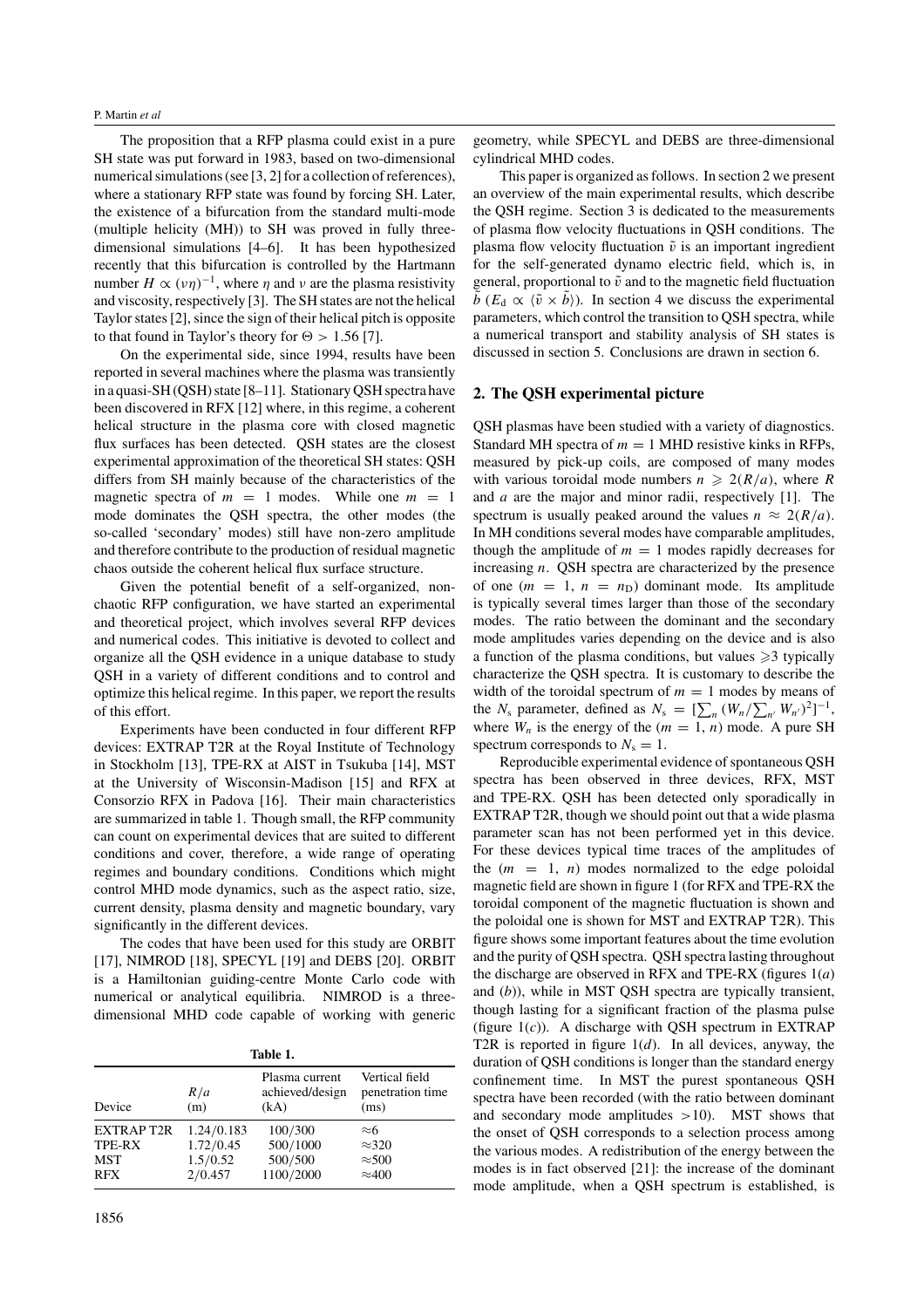accompanied by a decrease in the amplitude of the secondary modes. A consistent result is obtained also in TPE-RX: figure 2 shows the behaviour of the dominant mode (figure  $2(a)$ ) and secondary mode (figure  $2(b)$ ) amplitudes for TPE-RX as a function of  $N_s$ . Each point corresponds to an average over several reproducible discharges. A wide enough database has not been collected in T2R yet to check whether a similar behaviour is present in this device too.



**Figure 1.** Time traces of the  $(m = 1, n)$  mode amplitudes normalized to the edge poloidal magnetic field for the four RFP devices: (*a*) RFX; (*b*) TPE-RX; (*c*) MST; (*d*) EXTRAP T2R. For RFX and TPE-RX the toroidal component of the magnetic fluctuation is plotted and for MST and EXTRAP T2R the poloidal component is plotted.



**Figure 2.** (*a*) Dominant mode amplitude and (*b*) total amplitude of secondary modes  $(=\sqrt{\sum_{n\neq n_d} b_{\varphi,n}^2})$  versus  $N_s$  for TPE-RX. Each point corresponds to an ensemble over several reproducible discharges.

These external magnetic fluctuation measurements are closely correlated with a significant modification of the plasma core. Soft x-ray (SXR) tomographic imaging [12] reveals that the dominant mode produces a helical coherent structure with closed helical flux surfaces and the same pitch as the dominant magnetic mode. For our study, SXR tomography was available in RFX [22] and MST [23]. The maps of SXR emissivity are rather different [22] in QSH plasmas with respect to MH. A poloidally symmetric emissivity is found in the MH state. This is consistent with a region of strong heat transport in the plasma core, as one could expect because of the presence of a stochastic magnetic field [24]. In contrast, a bean-like, hot  $m = 1$  structure is evident in the OSH case. The location of the structure systematically coincides with the resonance radius and poloidal phase angle of the dominant  $m = 1$  mode, which are reconstructed from magnetic measurements [22,25]. A typical example of coherent structure imaging in MST is shown in figure 3. Imaging has been performed by means of miniaturized SXR cameras recently developed for MST [23]. They allow simultaneous imaging in the poloidal and toroidal directions. This figure shows the island when, due to its rotation, it is located at the low field side (LFS) (figure 3(*a*)) and at the high FS (HFS) (figure 3(*b*)) of the torus, respectively. The different sizes of the islands on the LFS and HFS are a result of toroidal effects, which are directly detected in MST with FIR polarimetry [26]. We notice that the structure extends radially for a significant fraction of the minor radius. The global nature of the helical structure is confirmed also by the toroidal SXR camera. The lines of sight of the toroidal array span an angle of  $\approx 30^\circ$  in the toroidal direction. The contour plot in figure 4 shows the time evolution of the SXR brightness profile for the toroidal array. The helical deformation, which rotates at the same velocity of the dominant  $m = 1$  MHD mode, is evident.

These results show that an increased energy stored in magnetic fluctuations does not necessarily mean magnetic stochasticity: the transition from chaos to order is also controlled by the energy distribution among the various modes. This is confirmed by the magnetic flux surface analysis performed with the ORBIT code. The equilibrium magnetic field profiles used in the code are computed from the cylindrical  $\mu$ &p [1] model, and toroidal effects are taken into account by adding a second-order Shafranov shift. The magnetic fluctuation spectrum measured at the plasma edge is used as a boundary condition for the calculation of the radial perturbations  $b_r$ . This is done by solving the Newcomb equation: a regularity condition on the magnetic axis and the



**Figure 3.** A typical example of coherent structure SXR imaging in MST. This figure shows the island when, due to its rotation, it is located at the LFS (*a*) and at the HFS (*b*) of the torus, respectively.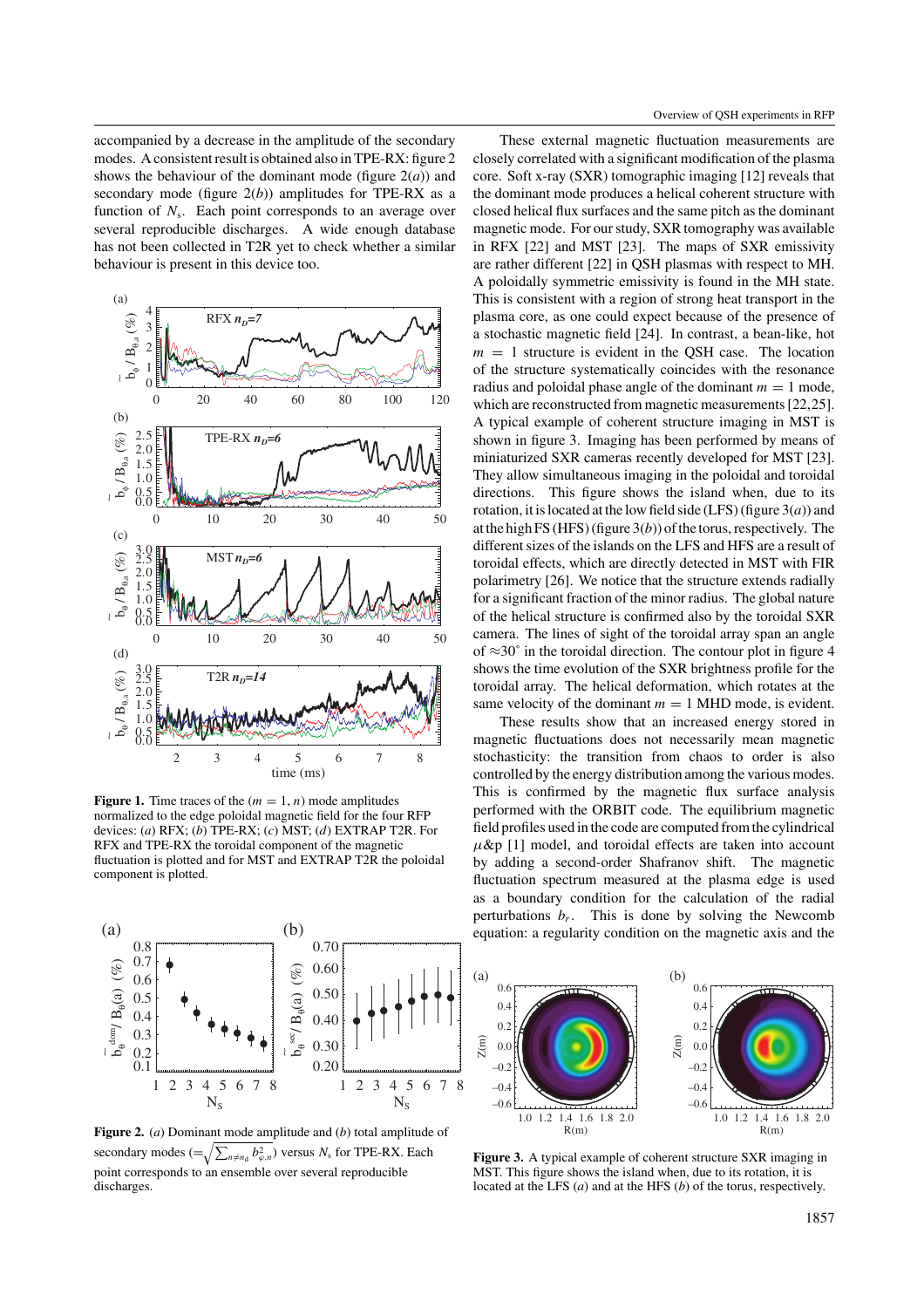

**Figure 4.** Time evolution of the SXR brightness profile for the toroidal SXR array in the MST device. The x-axis represents the toroidal impact angle of each line of sight. Brightness is measured in W m<sup> $-2$ </sup>.



**Figure 5.** Poincaré plot in the poloidal cross section calculated with the ORBIT code for a MST QSH spectrum with  $n_D = 6$ , corresponding to the same 400 kA shot as in figure 3. The radial coordinate  $R$  (in m) is on the x-axis and the vertical spatial coordinate is on the y-axis.

continuity of the solutions, with the exception of the first derivative, are imposed at the rational surface. In the RFX case the vacuum region between the vacuum container and the conductive shell is also taken into account (the shell is located at  $r \approx 1.17 \times r_{\text{wall}}$ . Figure 5 shows a Poincaré plot in the poloidal cross section calculated from realistic magnetic equilibrium and mode radial eigenfunctions for the same MST 400 kA shot of figure 3, corresponding to a spontaneous QSH spectrum with  $n_D = 6$ . We note in figure 5 that a coherent structure emerges from magnetic chaos. For the case shown in the figure this leads to a peak amplitude of the radial magnetic field fluctuation associated to the dominant mode of  $\approx 0.01B(0)$ (where  $B(0)$  is the on-axis magnetic field), i.e.  $\approx 6$  mT.

As a final point, it is worth noting the beneficial effects of QSH spectra on the mode wall-locking problem, which affects in particular RFX and TPE-RX. In RFX, wherein MH conditions modes are always strongly locked among themselves and to the wall, the strength of the phase correlation between  $m = 1$  modes is reduced in QSH conditions, as shown in figure 6. Here, the distribution of locking strength values  $L<sub>S</sub>$  is reported for MH and QSH plasmas [27].  $L<sub>S</sub>$  is defined as the normalized sum over the main interacting modes of the cosine of their phase difference  $L_S \propto \sum_{n1,n2} \cos(\varphi_{n1} - \varphi_{n2})$ . A perfect phase locking gives a value of  $L_s = 1$ , while a



**Figure 6.** Distribution of locking strength values  $L<sub>S</sub>$  for MH and QSH plasmas in RFX.

complete decorrelation gives a value equal to 0. We observe that in MH conditions practically all the plasmas have almost complete phase locking ( $L<sub>S</sub> \approx 1$ ). In QSH conditions the distribution is wider, and lower values of  $L<sub>S</sub>$  are found with significant probability. The reduction of phase locking is often associated to the onset of a spontaneous rotation of one or two  $m = 1$  modes, typically with *n* numbers close to that of the dominant one. This is due to a redistribution of the magnetic energy between the various normal modes as a result of the MH to QSH transition and to a modified non-linear interaction between modes [27]. RFX results also show that wall-locking of the dominant mode in QSH conditions has milder effects on the plasma–wall interaction in comparison with what happens in MH [12].

## **3. Velocity and magnetic fluctuations during QSH**

Numerical simulations indicate that a RFP configuration can be sustained with a single  $m = 1$  mode in a pure SH state. Although this condition has not been achieved experimentally, it is important to determine whether the dominant mode in QSH plasmas produces significant dynamo fields of the form  $\vec{E}_d = \langle \tilde{v} \times \tilde{b} \rangle$ , where  $\langle \cdots \rangle$  represents a flux surface average. Previous work in MST reported than in standard MH sawtoothing plasmas, the dynamo action was large only during sawtooth crashes, when large amplitude magnetic and velocity fluctuations with a broad spectrum were coherent and in the proper phase to produce a  $\langle \tilde{v} \times \tilde{b} \rangle$  electric field [28].

For this study, the poloidal component of plasma flow velocity fluctuations  $\tilde{v}$  have been measured in MST at 300 kA, far from sawtooth events, with Doppler spectroscopy [29] along five parallel chords in a poloidal cross section and along one toroidal line of sight. From these measurements two ensembles, one with points corresponding to MH plasmas and one with points corresponding to QSH plasmas, have been assembled. Each point in the ensemble corresponds to an average over 0.5 ms. By correlating  $\tilde{v}$  measurements with mode resolved edge magnetic field fluctuations, the coherent part of the velocity fluctuations associated with individual  $(m = 1, n)$  modes have been isolated for each line of sight. In figure 7, the radial profile of contribution to the velocity fluctuation from the  $n = 6$  mode (triangles) during OSH (figure  $7(a)$ ) and MH (figure  $7(b)$ ) is compared to the average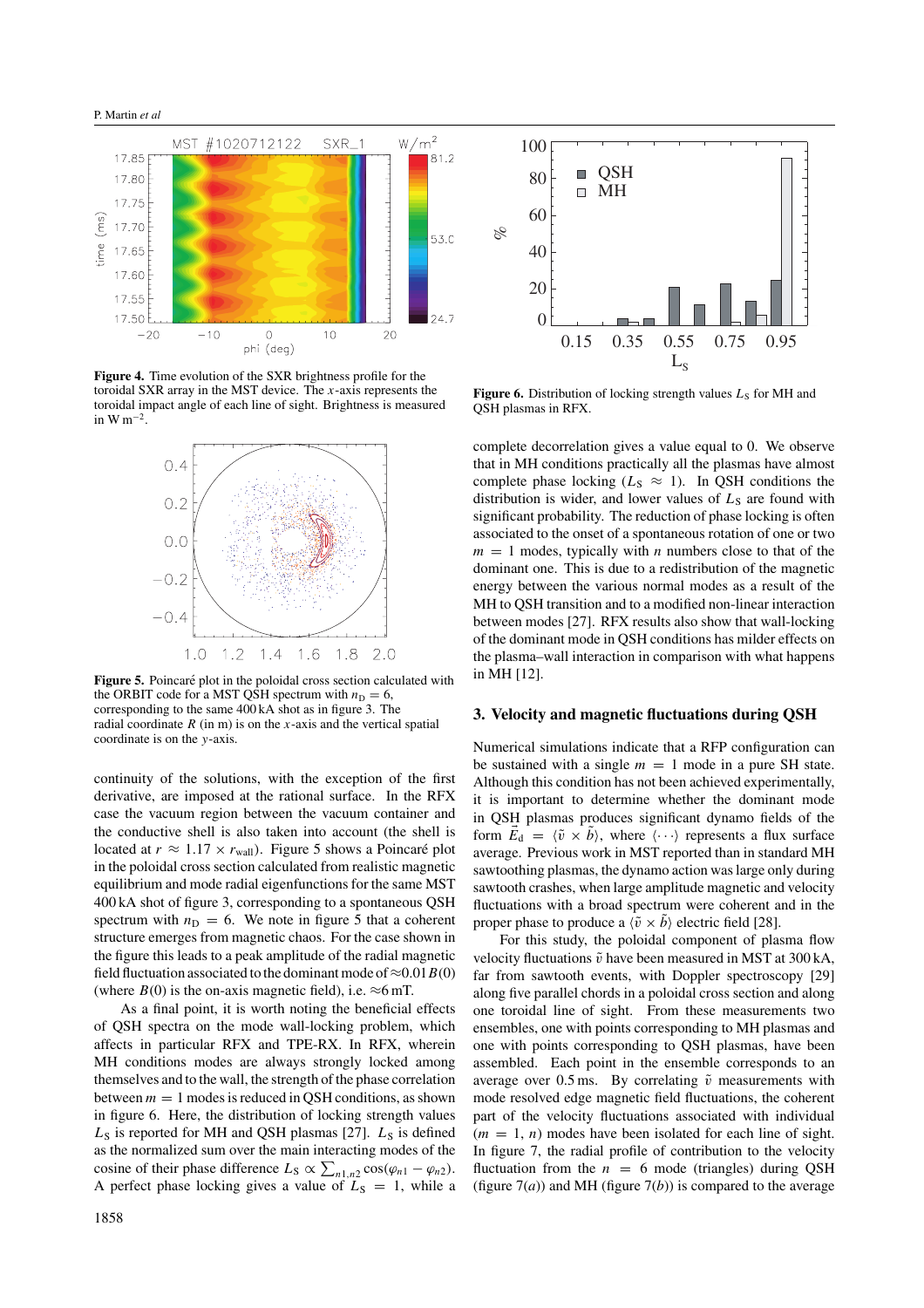contribution from all of the secondary modes (squares). Each point in the profiles corresponds to a different line of sight (identified by its impact parameter). We observe that the velocity fluctuation for the dominant  $n = 6$  mode increases during QSH, together with the increase in magnetic fluctuation amplitude for the same mode. Also, the velocity fluctuation for other modes stays the same or decreases in QSH. This implies that the velocity fluctuations have achieved a narrower spectrum in a similar way to the magnetic fluctuations. This is confirmed in figure 8: in (*a*) and (*b*) the ensemble average spectra of  $m = 1$  magnetic fluctuations for MH and OSH conditions are shown. In figures 8(*c*) and (*d*) we show the



Figure 7. The contribution to plasma flow velocity fluctuations from the  $n = 6$  mode ( $\triangle$ ) in several radial positions (corresponding to the available lines of sight of the spectrometer) is compared to the average from all the secondary modes with  $n = 7-12$  ( $\blacksquare$ ) during QSH (*a*) and MH (*b*).



**Figure 8.** Toroidal mode number, *n*, spectrum of magnetic fluctuations: (*a*) for QSH and (*b*) for MH; plasma flow velocity fluctuations: (*c*) for QSH and (*d*) for MH.

ensemble averaged spectra of the coherent part of the velocity fluctuations associated with individual  $(1, n)$  modes, measured at  $r = -0.2a$  in QSH and MH conditions (minus sign means that the line of sight is on the inboard side of the poloidal cross section of the torus). Work is continuing on extracting the dynamo product  $\langle \tilde{v} \times \tilde{b} \rangle$  from these data. However, it seems likely (and supported by preliminary analysis) that the dynamo produced by the dominant  $n = 6$  mode will be significantly larger during QSH than what is observed away from sawteeth in MH.

#### **4. QSH experimental control parameters**

The large data sets of reproducible discharges obtained in the four devices has enabled a statistical analysis of QSH spectra, and the search for their experimental control parameter. Numerical studies show that the MH–SH transition is ruled by the Hartmann number  $H$ . Given the difficulty of an accurate measurement of plasma viscosity, a direct comparison with the theory is very difficult. Therefore, we concentrated on experimental global plasma control parameters. Analyses performed in MST [21], RFX [27] and TPE-RX shows some common trends. In all three devices we observe a trend for an increased probability of obtaining QSH spectra when the current is raised. Figure  $9(a)$  shows the probability density function  $p(N_s)$  of  $N_s$  values for different values of plasma current in TPE-RX.  $p(N_s)$  is normalized such that  $\int p(N_s) dN_s = 1$ . Low values of  $N_s$  are more likely at the higher current levels. It is worth noting that this experimental trend for the probability of QSH to increase with plasma current is difficult to reconcile with the theoretical Hartmann scaling [3], given the present knowledge. In fact, the latter predicts that SH is achieved when dissipation in plasma is increased, a condition that is hardly achieved in higher plasma current, higher temperature regimes.

Not only the absolute value of the plasma current, but also its time evolution might influence the spectral shape. We know in fact that a QSH spectrum is achieved in numerical simulations during current ramp-down experiments [30].

The shape of the magnetic equilibrium and in particular the amount of edge magnetic toroidal field reversal also influences the probability of obtaining QSH spectra: QSH spectra are more frequently observed in discharges with shallow reversal, as indicated in figure  $9(b)$ , where the  $p(N<sub>s</sub>)$ function is shown for two different values of  $F = B_{\omega}(a)/\langle B_{\omega}\rangle$ .



**Figure 9.** Probability density function  $p(N_s)$  of  $N_s$  values in TPE-RX (*a*) for different values of the plasma current ( $I_p = 200$ , 300, 400 kA) at fixed reversal parameter F and (*b*) for different values of  $F (F = -0.18, -0.08)$  at fixed plasma current.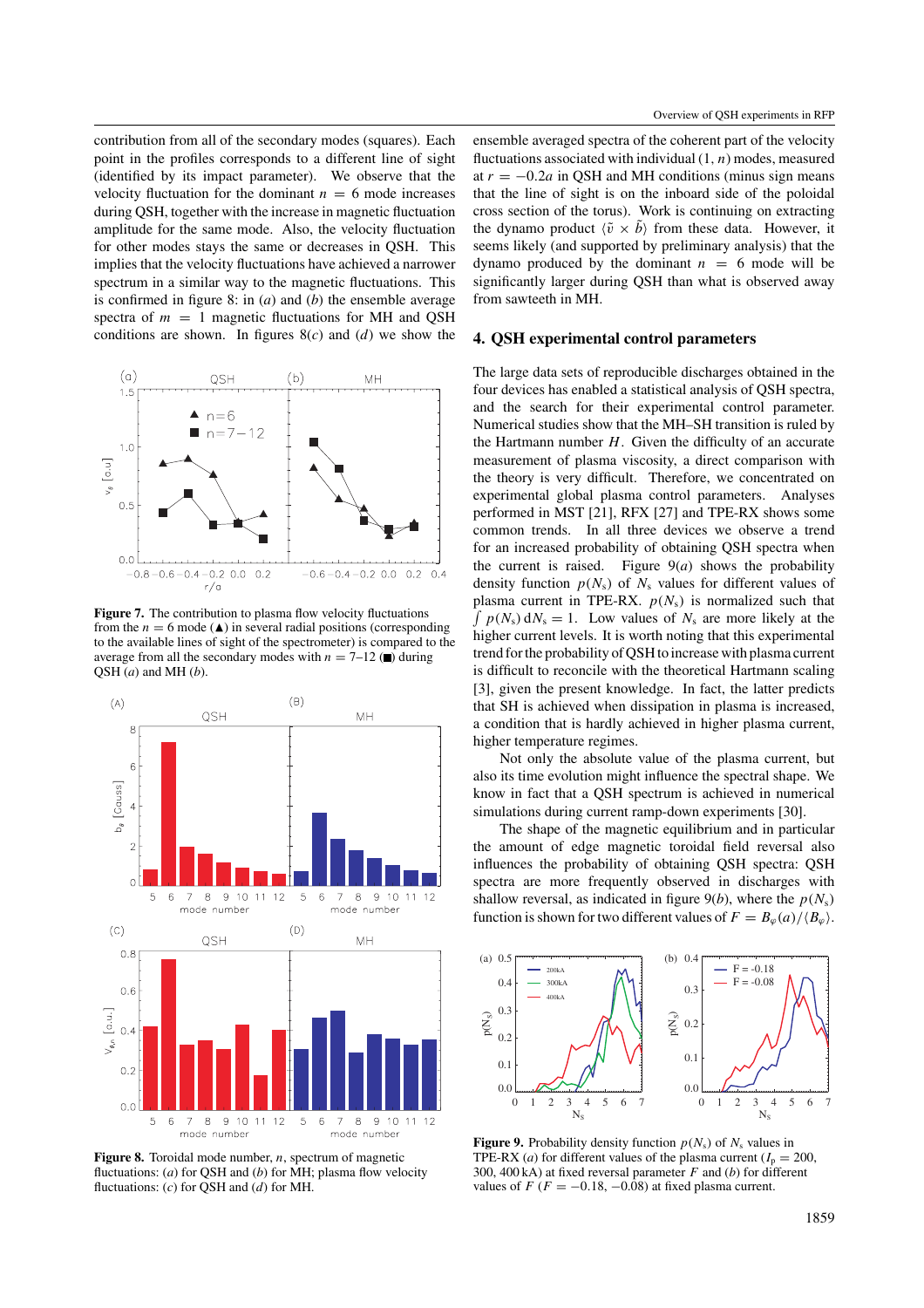A similar result is found in RFX [27]. This is consistent with numerical results from the SPECYL code applied to RFX geometry: they indicate that at shallow reversal the MH–SH transition threshold (as a function of  $H$ ) is smoother [31]. This corresponds to a wider QSH transition range with less negative  $F$ , which means that corresponding to the case of  $H$ values where at deep  $F$  a MH spectrum is still found, QSH spectra are observed at shallower F.

The aspect ratio is also a parameter that influences the shape of the MHD mode spectrum. It is known [32] that the average number of  $m = 1$  modes in the spectrum depends on the aspect ratio. This might explain the less frequent QSH spectra in EXTRAP T2R, which is the device with the larger aspect ratio (table 1): here, the background standard  $m = 1$ spectrum is broad, and the plasma must strongly depart from the standard spectrum in order to get QSH conditions. For the lower aspect ratio MST device, standard spectra are on the average rather narrow.

The SH could be obtained by a direct control of the MHD spectrum through properly powered active coils. The results of numerical simulations [33], which show that active feedback control of internal modes in the RFP is possible, are very encouraging. The dominant, near-axis resonant,  $m = 1$  mode has been driven and controlled in the simulation [33] both for plasma parameters corresponding to relatively high and low viscous dissipation, i.e. for plasmas that are naturally evolving towards SH or MH states, respectively. This opens a path for actively driving SH starting from a standard MH target plasma. Significant experiments on this and related topics will be performed in the renewed RFX device, which will be

equipped with 48 (toroidal)  $\times$  4 (poloidal) active coils, each individually driven. This system, together with improved diagnostic capabilities, will allow important experiments on active control of MHD modes.

#### **5. Confinement and stability in finite-***β* **helical states**

Experimental measurements [12, 34] show that the helical coherent structure is a region of reduced transport. SXR emissivity is stronger and direct measurements show that the electron temperature in the island is indeed larger there than in the surrounding plasma [34]. Given the limited volume of the helical structure (e.g. in RFX up to 10% of the total plasma volume), the global confinement is not strongly affected. It is worth noting that in MST, where the purest QSH spectra are obtained and the more marked reduction of secondary modes is recorded, we observe an increase of SXR emission from the plasma core when a QSH mode spectrum is present [21].

In order to model the observed confinement changes in QSH spectra and to predict what would happen if a pure SH could be reached, we have performed a study of particle transport with the ORBIT code. This has been done by analysing the diffusion of an ensemble of monoenergetic test particles (ions), which have been deposited in the plasma core in three different magnetic configurations: MH, QSH and SH. All these configurations have the same total magnetic energy stored in  $m = 1$  modes, but distributed in different ways among the various helicities. The resulting toroidal Poincaré plots for the three configurations are shown in figure 10. We clearly note the good flux surfaces all across the plasma in



Figure 10. The toroidal Poincaré plots for the three configurations (MH, QSH and SH) used for particle loss time studies. The solid line represents the deposition line and the dashed line the border, which the particles have to cross.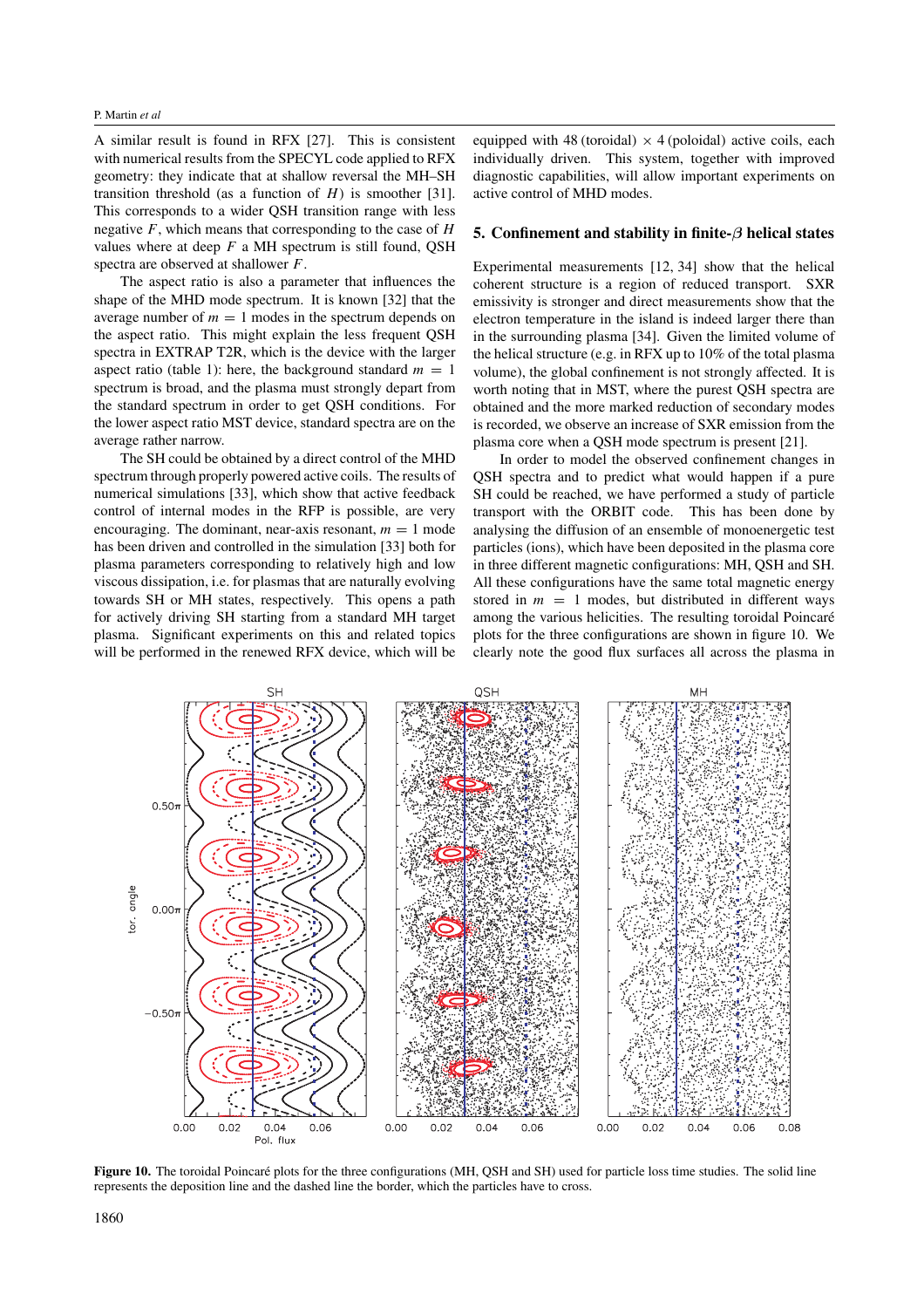the SH conditions. Particle transport properties have been investigated by means of Monte Carlo methods. As a first approximation, for the treatment of monoenergetic particle distributions, collisions have been taken to be elastic (energy conserving). The Lorentz collision operator for pitch angle scattering has been modelled as in Boozer and Petravic [35]. As neoclassical transport in the RFP gives only a negligible enhancement over the classical value (banana widths in RFP geometry may be comparable or smaller than the gyroradius and even vanish at the reversal surface), we have added to the simulation a collision operator that includes a random displacement of a particle by a gyroradius in one collision time. In those parts of the discharge where radial drifts are important the neoclassical transport dominates and this classical diffusion is negligible.

To quantify the transport, we have computed the time needed to lose 50% of the particles deposited in the plasma core (at a radial location, which in SH corresponds to that of the helical structure) out from a preset border located at an outer radius. The computation has been repeated several times, depositing each time the test particles in a different toroidal position along the deposition line. In figure 10 the deposition line and the border are shown. We find that particles deposited inside the helical structure in the QSH case are lost more slowly than those deposited outside it or in a MH plasma. The loss time in the former case is about one order of magnitude longer. A further one order of magnitude improvement with respect to QSH is found with a pure SH spectrum, when particles are deposited inside the helical structure. In this case no magnetic chaos is present outside the helical domain. These results are summarized in figure 11, where the loss times for MH, QSH and SH configurations are shown as a function of the toroidal location where the particles are deposited.

The investigation of some stability properties of finite- $\beta$ SH states has been performed by means of the NIMROD code. The pressure gradient maintained in the helical region represents in fact a source of free energy for MHD modes, but the longevity of the temperature distortions suggests that pressure-driven modes may be stable. Although axisymmetric RFP equilibria have bad magnetic curvature everywhere and



**Figure 11.** Particles loss time versus the toroidal position where the test particles start, for the MH, QSH and SH configurations of figure 10.

are, therefore, susceptible to resistive pressure-driven modes, the helical flux surfaces in SH and QSH states have distinct topologies that resemble stellarator-like configurations.

The finite- $\beta$  properties of SH and QSH states are being investigated numerically with the NIMROD code [18]. The geometry for the computations is a periodic cylinder, which allows the formation of pure SH states, and the parameters  $S = 2000$  and  $Pm = 100$  are chosen to produce SH, as expected from a study at  $\beta = 0$  [3]. S and Pm are the Lundouist and Prandtl numbers, respectively. With the Lundquist and Prandtl numbers, respectively. Ohmic heating and anisotropic thermal conduction (leading to internal energy  $\approx$ 15% of the stored energy), the resulting pressure distribution is peaked at the magnetic axis of the helical flux surfaces, which remain intact. The computed temperature distribution (figure  $12(a)$ ) has features that resemble the experimental SXR measurements displayed in figure 3. The flux-surface-averaged magnetic pressure from the simulation (figure  $12(b)$ ) shows the existence of a magnetic well [36] from the helical magnetic axis  $(r_0 = 0.45)$  to the separatrix ( $r_0 = 0.68$ ), where  $r_0$  is a Lagrangian coordinate. Although the well is suggestive of good average curvature, it does not prove MHD stability. The large viscosity needed for



**Figure 12.** Results of a NIMROD simulation for a finite- $\beta$  SH case: (*a*) the computed two-dimensional temperature distribution plotted as a function of the radial coordinate  $r$  and of the toroidal coordinate Z and (*b*) the flux-surface-averaged magnetic pressure  $B^2/2\mu_0$  versus the radial coordinate.